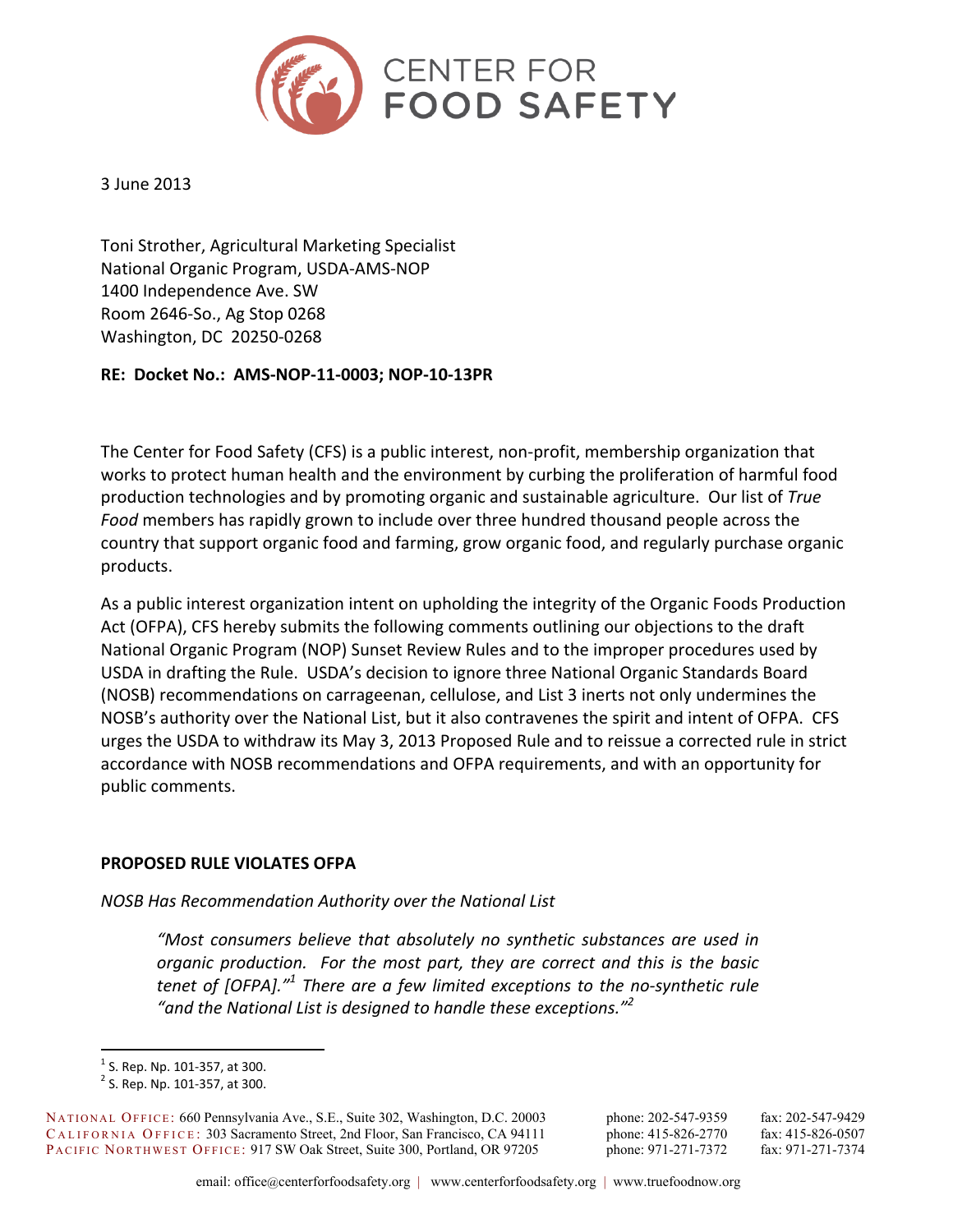OFPA's legislative history illustrates a clear intent to maintain the "integrity" of the organic standards and to ensure that the standards "do not get watered down to satisfy the least common denominator."<sup>3</sup> Keeping this in mind, Congress created a system whereby any and all exceptions to the organic standards must be vetted by the NOSB. That way, as OFPA requires, USDA cannot shoehorn synthetics into organic production systems and in the absence of a robust public participation process. OFPA's Congressional hearings demonstrated notable public opposition to providing the USDA Secretary the authority to add synthetics to the National List of Allowed and Prohibited Substances (National List or NL). During one Subcommittee meeting in particular, every agricultural, industry, environmental, and consumer advocate present unanimously opposed allowing the USDA Secretary the ability to add synthetics to the National List without consulting the NOSB.<sup>4</sup> This surprising unanimity among panelists, who were often otherwise advocating very different policies, indicated universal support to grant the NOSB exclusive authority.

Clearly that Subcommittee Panel showed remarkable foresight. Nearly 24 years later, the Agricultural Marketing Service (AMS) is attempting to usurp the NOSB's authority to create restrictive annotations for materials being considered under Sunset—a procedure geared towards limiting and phasing-out materials on the National List. Rejecting a Board-proposed restriction, such as the one recommended for infant formula and carrageenan, constitutes an additional use and a clear violation of OFPA. The USDA's decision to override the NOSB was exactly what the organic sector feared and expressed during those early OFPA hearings.

Because the NOSB has always maintained legal control over the National List,<sup>5</sup> decisions pertaining to the addition or removal of materials from the National List have remained under its purview, in strict accordance with OFPA. As such, the NOSB serves as the final arbiter of all matters related to the National List and it maintains the legal authority to do so.

On May 3, 2013, the AMS published a proposed rule in the Federal Register that would override: (i) an NOSB finding of potential hazard under the Organic Foods Production Act (OFPA) and (ii) a Board policy to recommend restrictions (or annotations) during the Sunset review process. As illustrated below, this proposed rule does not follow the process for determining exemptions set forth in OFPA and it runs contrary to the legislative intent of the Act. Given the NOSB's undisputed legal authority over the National List, CFS finds it highly irregular that the May 3, 2013 Proposed Rule would completely override three NOSB recommendations on carrageenan, cellulose, and List 3 inerts. This contravenes the letter and intent of the statute and, as such, the draft rule must be revoked.

OFPA's longstanding National List procedures grant NOSB-not NOP-recommendation authority over substances added or removed from the NL.<sup>6</sup> This role is clearly acknowledged by the NOP on

<sup>&</sup>lt;sup>3</sup> Preparation for the 1990 Farm Bill: Hearing Before the S. Commee. On Agric., Nutrition, and Forestry, 101<sup>st</sup> Cong. 37 344 (1989) (statement of Enid Wonnacott).

 $^4$  *Id.* at 373-76.

 $5$  § 205.600--§ 205.607

 $^6$  7 U.S.C. § 6518(k); "The national list shall be based on a proposed national list or proposed amendments to the National List developed by the [NOSB]." 7 U.S.C. § 6517(d). "Shall means shall. The Supreme Court and this circuit have made clear that when a statute uses the word 'shall,' Congress has imposed a mandatory duty upon the subject of the command." Forest Guardians v. Babbitt, 174 F.3d. 1178, 1182-84, 1190-91 (10th Cir. 1999).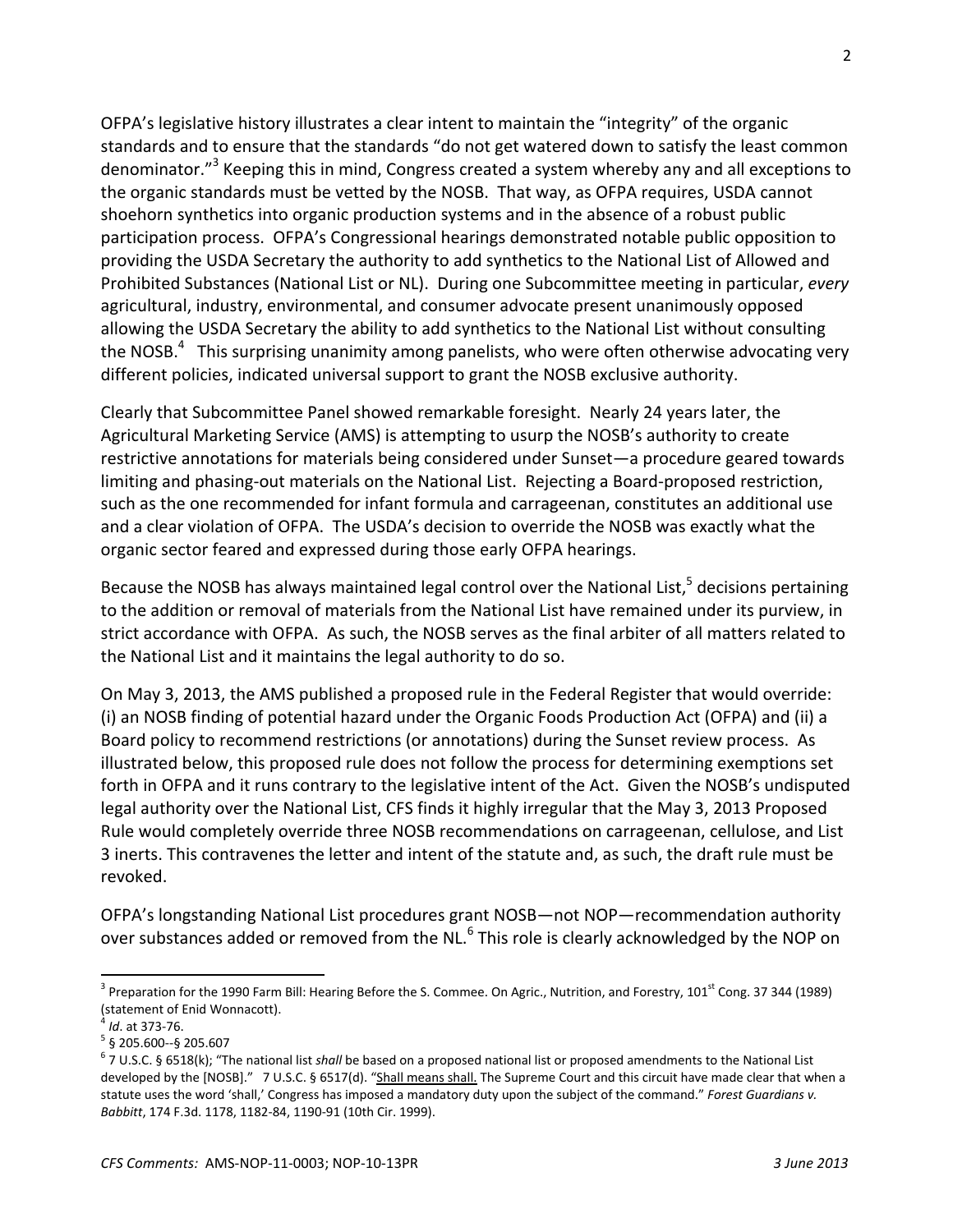the front page of its website: "the Organic Foods Production Act grants the NOSB sole authority to recommend adding materials to or removing materials from the National List."<sup>7</sup> Therefore, if the NOSB proposes that a substance remain on the NL (with annotations) then that annotated substance is what the Board intends to be on the list, and not the substance minus the annotation. This authority is made clear in OFPA as well, which grants unlimited authority to NOSB to amend the list, necessarily restricting the Secretary's role: "[t]he Secretary may not include exemptions for the use of specific synthetic substances in the National List other than exemptions contained in the Proposed National List or Proposed Amendments to the National List" (emphases added).<sup>8</sup>

### NOSB Sunset Review Policy Creates a Narrow Exception of Allowing the Secondary Backup Recommendation to Take Effect Only When Rulemaking Extends Beyond Sunset

The Sunset review process has been the subject of ongoing discussions at biannual NOSB meetings, particularly with respect to questions about how to increasingly restrict the use of certain materials as new information becomes available related to health hazards, environmental impacts, and commercially available alternatives for existing materials on the NL.<sup>9</sup> The NOP understands its role this way: "[O]ur responsibility is to take your [NOSB] recommendation and put it into rulemaking, so that's our job and we'll handle it... [I]f you're clear on your intent, of what you want to do with the annotation, we can implement that."10

During NOSB discussions about the need to amend its Sunset policy, the NOP expressed the need to create a safety net for organic food producers so that commerce is not adversely impacted or interrupted in cases where draft rules may not be able to be finalized in a timely manner. To address both concerns, the NOSB struck an agreement with the NOP clarifying the Sunset process, which is acknowledged in Deputy Secretary Miles McEvoy's public memo, issued on 27 September 2012. All parties agreed that the NOSB would pass two motions for those materials that it recommends to remain on the National List with a more restricted use. The primary recommendation is intended to provide new restrictions in the form of annotations, given changes in a substance's use patterns and scientific understanding. The alternative (second) recommendation is intended to allow the continuation of the existing listing, pending the completion of the rulemaking process. The purpose of this second motion is to serve as a backup—only if the NOP is unable to amend the annotation within the legally mandated timeframe of the Sunset process. In significant part the Memo reads: "For each of these three substances, the NOSB also recommended to renew the existing listing [the backup motion]. The backup motions are passed, as per the NOP's request, to allow for a continuation of the current use of a substance if it is not possible to amend the annotation during the Sunset rulemaking."<sup>11</sup>

The carrageenan recommendation provides a case in point both with respect to how the agreed NOSB/NOP policy was implemented at the Board meeting and how the AMS overrode this policy. The NOSB first passed a motion to restrict carrageenan use in infant formula due to health

<sup>&</sup>lt;sup>7</sup> AMS. National Organic Program: National Organic Standards Board. Available at: http://www.ams.usda.gov/AMSv1.0/NOSB.  $8$  7 U.S.C. § 6517(d)

 $^9$  NOSB. 2010. NOSB Meeting Transcript, 26 October, pp. 450-485; NOSB Meeting Transcript, 28 October, pp 314-348.

 $^{10}$  NOSB. 2010. NOSB Meeting Transcript at 330.

<sup>&</sup>lt;sup>11</sup> McEvoy, Miles. 2012. Memo to the NOSB, September 27.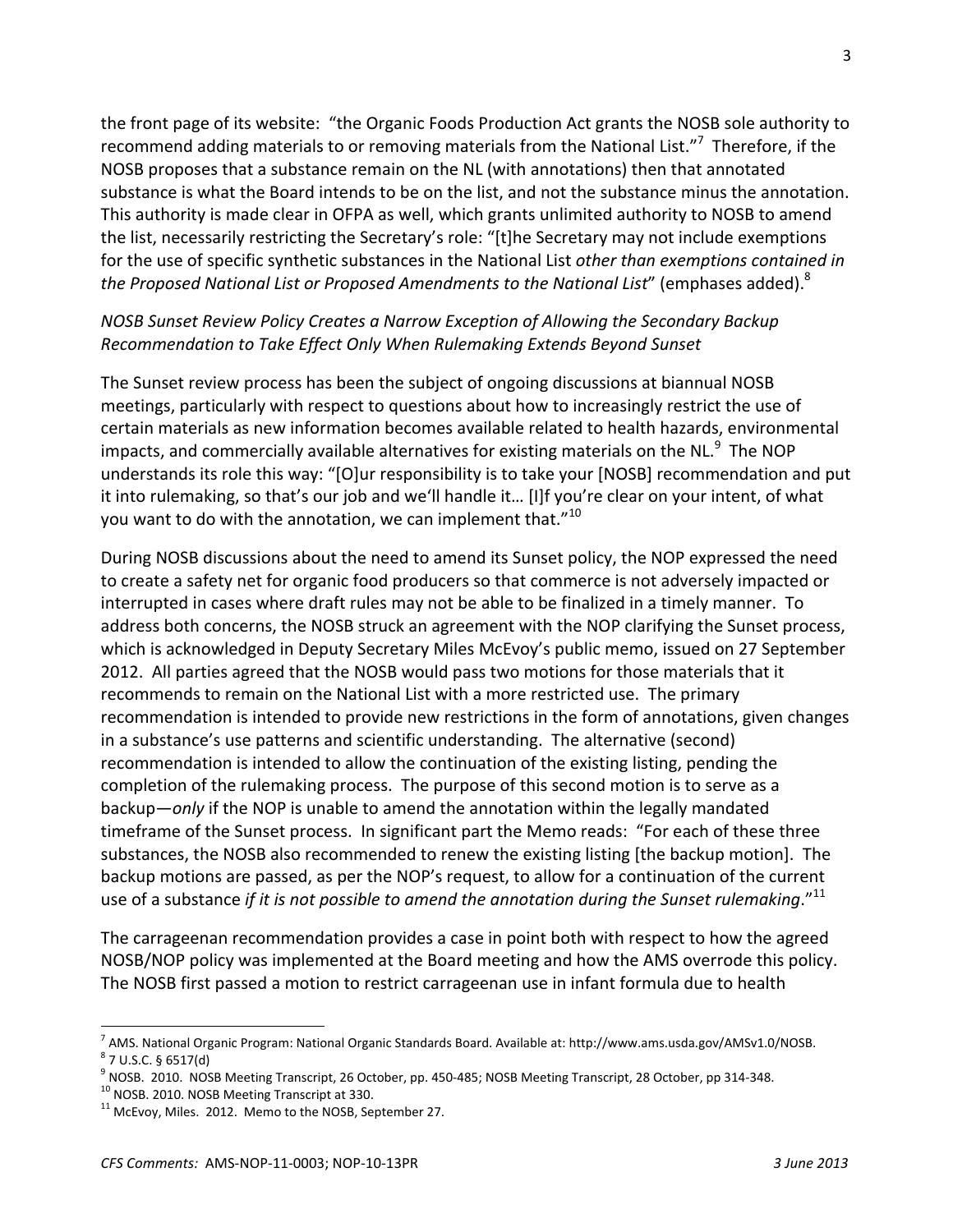concerns. The Board was clear on its intent: "At this time we would recommend the relisting of Carrageenan on the National List ... [with] the following two annotations."<sup>12</sup> Subsequently, it passed a second "backup motion" - no annotation added - for carrageenan to remain on the NL, in case the NOP did not meet the statutory deadline for publishing the final rule on carrageenan its use could continue.

Yet, in the draft rule AMS chose to ignore the NOSB/NOP agreement and instead issued a draft rule based exclusively upon the second backup motion, ignoring its duty to formulate the Proposed Rule based upon NOSB's intended recommendation. The NOSB recommendation to add a stricter annotation by prohibiting the use of carrageenan in infant formula is noticeably absent. This not only violates OFPA and directly contravenes the NOSB/NOP policy agreement, but it also directly conflicts with the principles of organic production and the tenets of the National List.

# NOSB Policy to Restrict Materials Use through Annotations during Sunset is Consistent with OFPA

Specifically regarding the addition of an annotation during Sunset, it is entirely consistent with OFPA for the NOSB to make recommendations that increasingly restrict the use of materials as a part of that process. The justification to take such action was reinforced by the NOSB in its amended policy, passed in October 2010.<sup>13</sup> The policy allows expanded annotations of materials to be adopted during Sunset in order to ratchet down and restrict material use. Such annotations were contemplated before OFPA was even passed: "The list should be amended as time goes on, on the basis of science. The process of challenge to some of these materials could begin as soon as the implementation phase begins."<sup>14</sup> Yet, the AMS has completely ignored both the intent of amending the NL and the NOSB's specific recommendation to expand annotations for carrageenan, cellulose, and List 3 inerts in the draft Rule, as per the law. CFS finds this action highly irregular and without legislative or legal authority.

# NOP IS ABUSING THE SUNSET REVIEW POLICY-THE CASE OF CARRAGEENAN

### Proposed Rule's Stated Reason for Rejecting the NOSB's Recommendation Violates OFPA

AMS's decision to reject the NOSB recommendation on carrageenan and its justification for doing so is uneven and biased, particularly in its presentation of the public debate that has taken place on the issue. Rather than acknowledge increased public input as more people have become aware of what is at stake, the AMS criticizes the public for not coming forward sooner with more comments, prior to the release of the draft Sunset recommendation in 2012. In the draft rules, AMS privileges reproducing comments from the food processing industry while noticeably downplaying the public comments that are critical of both allowing the use of carrageenan in food altogether and restricting its use in infant formula in particular. In fact, it is worth noting that

<sup>&</sup>lt;sup>12</sup> May 22, 2012 Sunset 2013 Proposed Recommendation Carrageenan.

<sup>&</sup>lt;sup>13</sup> The policy was reiterated in: McEvoy, Miles. 2012. Memo to the NOSB, September 27.

<sup>&</sup>lt;sup>14</sup> Preparation for the 1990 Farm Bill: Hearing Before the S. Commee. On Agric., Nutrition, and Forestry, 101<sup>st</sup> Cong. 37 344 (1989) (statement of Enid Wonnacott).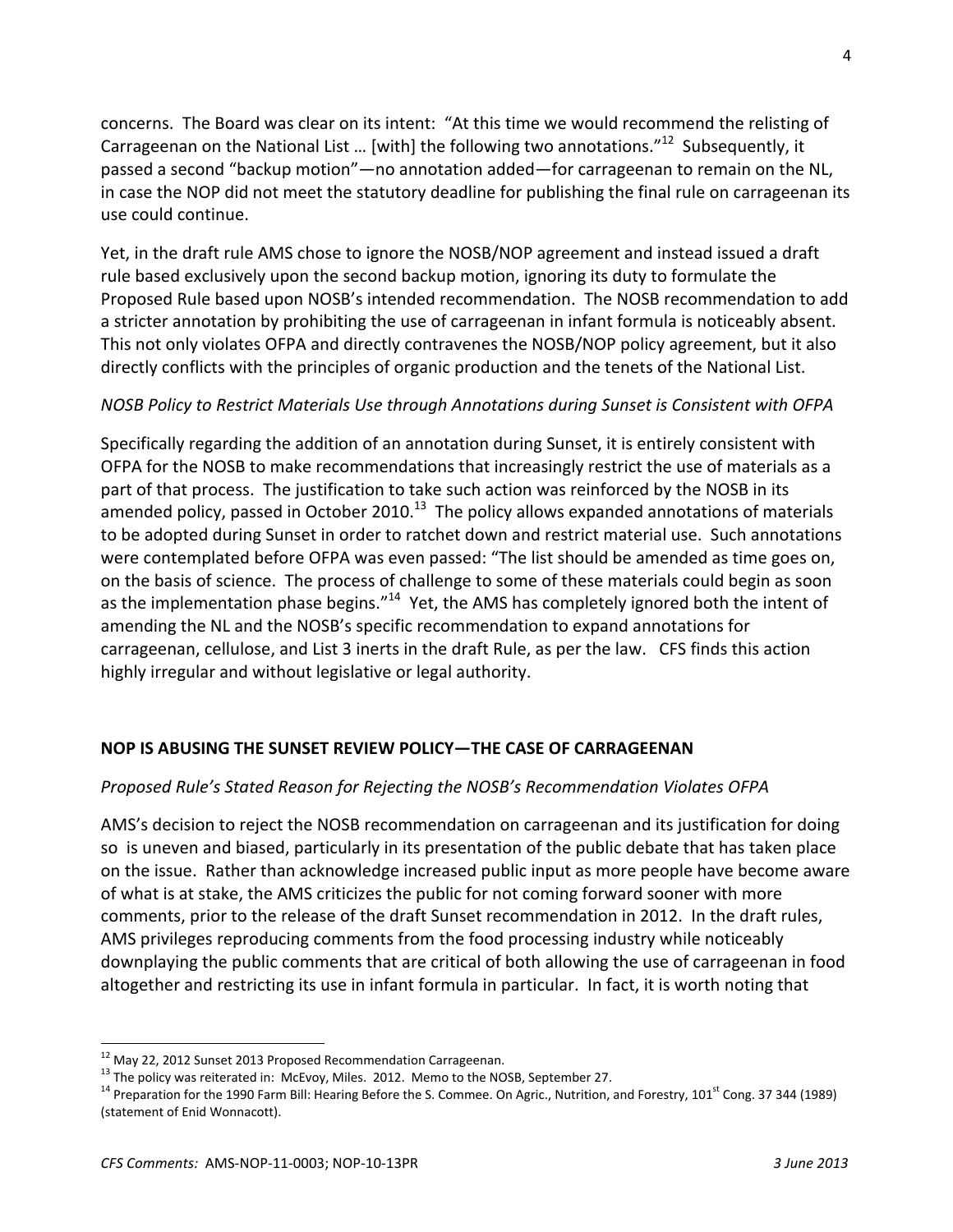while 78 people commented on the NOSB draft recommendation, 62 opposed its relisting and only 16 supported it.<sup>15</sup>

Organic foods are better for human and animal health and the environment, due to the nature of organic production systems. The added value they bring to the marketplace is that they are minimally processed and that synthetic, toxic additives are avoided. Organic consumers know this and trust this to be the case when they purchase products that bear the USDA organic seal. They are savvy ingredient readers and if there is one product that they are likely to expect to be of the highest quality and to adhere to the purest standards, it is infant formula.

To be sure, the jury is still out regarding the extent of the health risks associated with the ingestion of carrageenan. Yet, the possibility of carrageenan being absorbed by the immature gut and prospects of adverse immune system function impacts is further cause for concern and restrictions, particularly in the face of repeated calls for this additional research. That is why it is so important that the NOSB and NOP take precautionary action to restrict the use of carrageenan in organic food, eliminate the threat of harm, and preserve organic integrity.

## GRAS is Not as Protective as OFPA and Cannot Be Used as Justification for Overriding NOSB **Recommendations**

OFPA specifically prohibits the Secretary of Agriculture or any government agency from expanding or contracting uses of materials beyond the recommendations put forth by the NOSB. Yet, the AMS inappropriately used FDA food safety standards (21 CFR 172.5, 172.620 & 172.626) as a justification for overriding NOSB recommendations to restrict the use of carrageenan as a food additive in infant formula.

FDA's "Generally Recognized As Safe" (GRAS) concept emerged as an exception to the Food Additives Amendment, exempting a substance that it generally recognizes to be safe under the conditions of its intended use, from the new additive premarket approval process.<sup>16</sup> Over the years, FDA has weakened GRAS standards to a point where industry self-certification (also known as "Notification") is common. GRAS standards are simply not as strict as OFPA and, therefore, should not form the basis of a Sunset Rule on organic materials. Moreover, citing the standards or analysis of another agency (or private party) such as FDA, does not give the AMS authority to blatantly ignore the rule of law by failing to address the NOSB recommendations in its draft rule.<sup>17</sup> This is unlawful and it serves not only to thwart the stricter NOSB recommendations but it also contravenes the intent of OFPA, which is to strictly regulate food grown and produced in a manner that protects human and animal health and the environment.

<sup>&</sup>lt;sup>15</sup> Public Comment on the NOSB Subcommittee Recommendation on Carrageenan, February 21, 2012. Docket Number AMS-NOP-12-0017.

<sup>&</sup>lt;sup>16</sup> 62 Fed. Reg. 18937, 18938 - 18939 (April 17, 1997); 21 U.S.C. § 321(s).

<sup>&</sup>lt;sup>17</sup> "We agree with the general proposition that when Congress has specifically vested an agency with the authority to administer a statute, it may not shift that responsibility to a private actor such as the CPD." Cf. A.L.A. Schecter Poultry Corp. v. United States, 295 U.S. 495, 537, 79 L. Ed. 1570, 55 S. Ct. 837 (1935).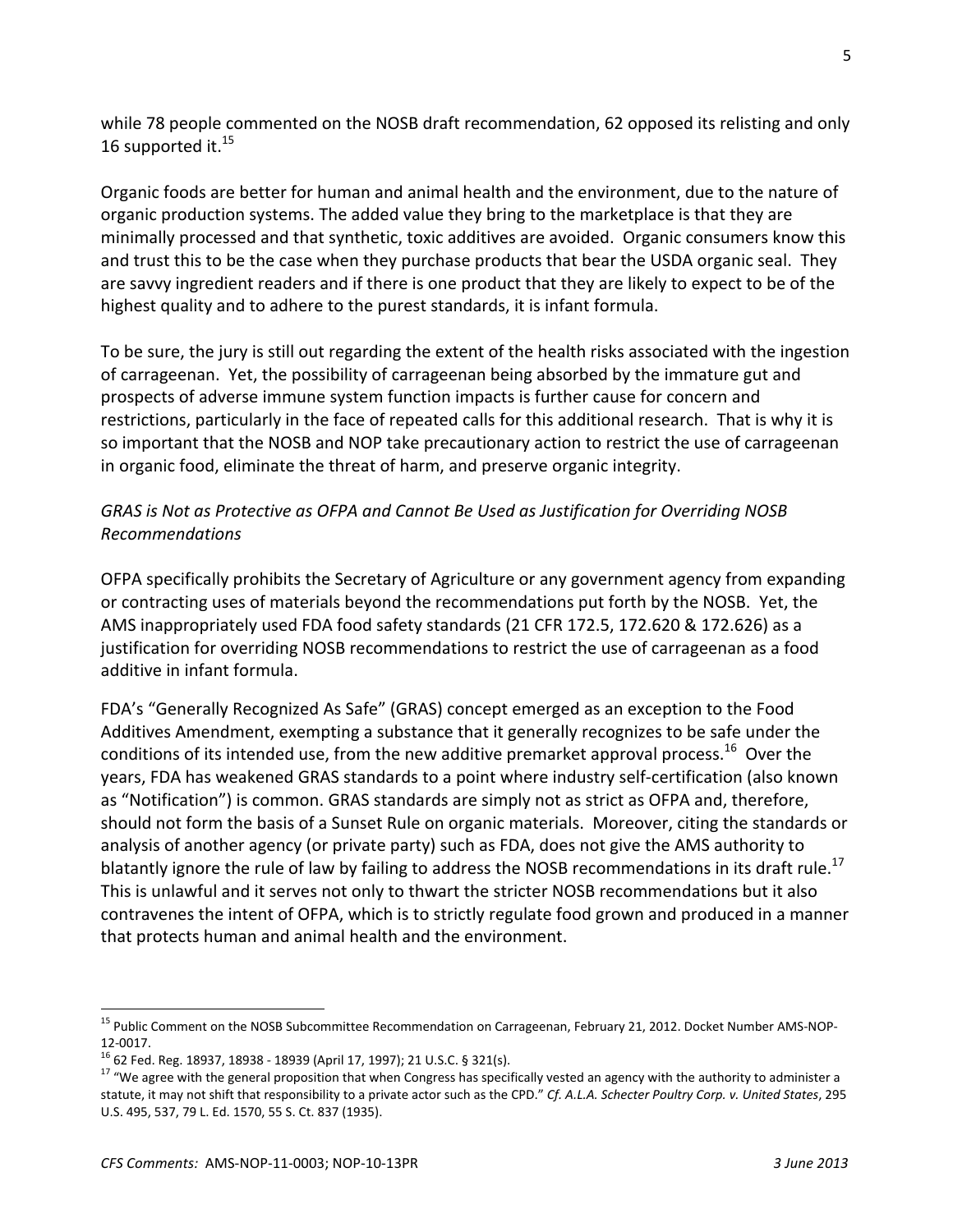With respect to the GRAS determination for carrageenan, it was first made in 1958. The last time it was reviewed was in 1973<sup>18</sup> - 40 years ago. Clearly, this outdated standard must not be used as a basis for overriding the NOSB's decision, especially in light of the additional research that has been conducted on carrageenan since then. Even as early as 1973, the FDA review committee concluded that although "no evidence in the available information on carrageenan demonstrates a hazard to the public when it is used at levels that are now current and in the manner now practiced," uncertainties exist and additional studies are warranted.<sup>19</sup> Since that time, new studies have been published that demonstrate negative effects from consumption of food grade carrageenan, many of which are addressed in the NOSB's most recent technical review (TR). Yet, the AMS has noticeably failed to mention them in its discussion on carrageenan, which represents yet another notable flaw in the draft rule.

Given the wide ranging health and environmental concerns posed by adding carrageenan to organic foods, as discussed below, the NOSB is well within its authority to restrict its use in an annotation, especially in those products intended for the most sensitive and vulnerable populations - infants.

### Carrageenan Impacts Human Health-The National List Prohibits Such Substances

Carrageenan has been studied by scientists worldwide, and its negative health effects have been identified for decades. Published research has shown a number of detrimental effects in laboratory animals and *in vitro* studies.<sup>20</sup> While some of the current compelling research is being conducted by Dr. Joanne Tobacman and her team, most of the studies were completed by other researchers. The earliest study to show ulcerative colitis in lab animals from food-grade carrageenan was conducted in 1969, and other studies have shown similar effects since then.<sup>21</sup> One of the main concerns with the ingestion of carrageenan is that it leads to inflammation, especially in the gut. Recent in vitro studies have begun to determine the pathways by which carrageenan causes inflammation in the human intestinal tract.<sup>22</sup> Inflammation of the intestinal lining and digestive tract can be associated with a number of human diseases and thus presents a human health concern.

<sup>&</sup>lt;sup>18</sup> USDA NOP. 2011. Lines 395-400.

<sup>&</sup>lt;sup>19</sup> USDA NOP. 2011. Lines 399-403.

<sup>&</sup>lt;sup>20</sup> Watt J & Marcus R. 1969. Ulcerative colitis in the guinea-pig caused by seaweed extract. Journal of Pharmacy and Pharmacology, 21:1875-188S.; Wilcox DK, Higgins J, Bertram TA. 1992. Colonic epithelial cell proliferation in a rat model of non-genotoxin-induced colonic neoplasia. Laboratory Investigation, 67:405-411.; Borthakur A, Bhattacharyya S, Dudeja PK & Tobacman J. 2007. Carrageenan induces interleukin-8 production through distinct Bcl10 pathway in normal human colonic epithelial cells. American Journal of Physiology, Gastrointestinal and Liver Physiology, 292(3): G829-838.; Bhattacharyya S, Dudeja PK & Tobacman J. 2008. Carrageenan-induced NKkappaB activation depends on distinct pathways mediated by reactive oxygen species and Hsp27 or by Bcl10. Biochimica and Biophysica Acta, 1780(7-8): 973-982.

<sup>&</sup>lt;sup>21</sup> Watt J & Marcus R. 1969.; Watanabe K, Reddy BS, Wong CQ, Weisburger JH. 1978. Effect of dietary undegraded carrageenan on colon carcinogenesis in F344 rats treated with azoxymethane or methylnitrosourea. Cancer Research, 38:4427-4430.; Arakawe S, Okumua M, Yamada S, Ito M, Tejima S. 1986. Enhancing effect of carrageenan on the induction of rat colonic tumors by 1,2dimethylhudrazine and its relation to β-glucuronidase activities in feces and other tissues. Journal of Nutritional Science and Vitaminology, 32:481-485.; Wilcox DK, Higgins J, Bertram TA. 1992. Colonic epithelial cell proliferation in a rat model of nongenotoxin-induced colonic neoplasia. Laboratory Investigation, 67:405-411.

<sup>.&</sup>lt;br>Borthakur A, et al. 2007; Bhattacharyya S, Dudeja PK & Tobacman J. 2010. Tumor necrosis factor alpha-induced inflammation is increased but apoptosis is inhibited by common food additive carrageenan. Journal of Biological Chemistry, 285(50): 39511-39522.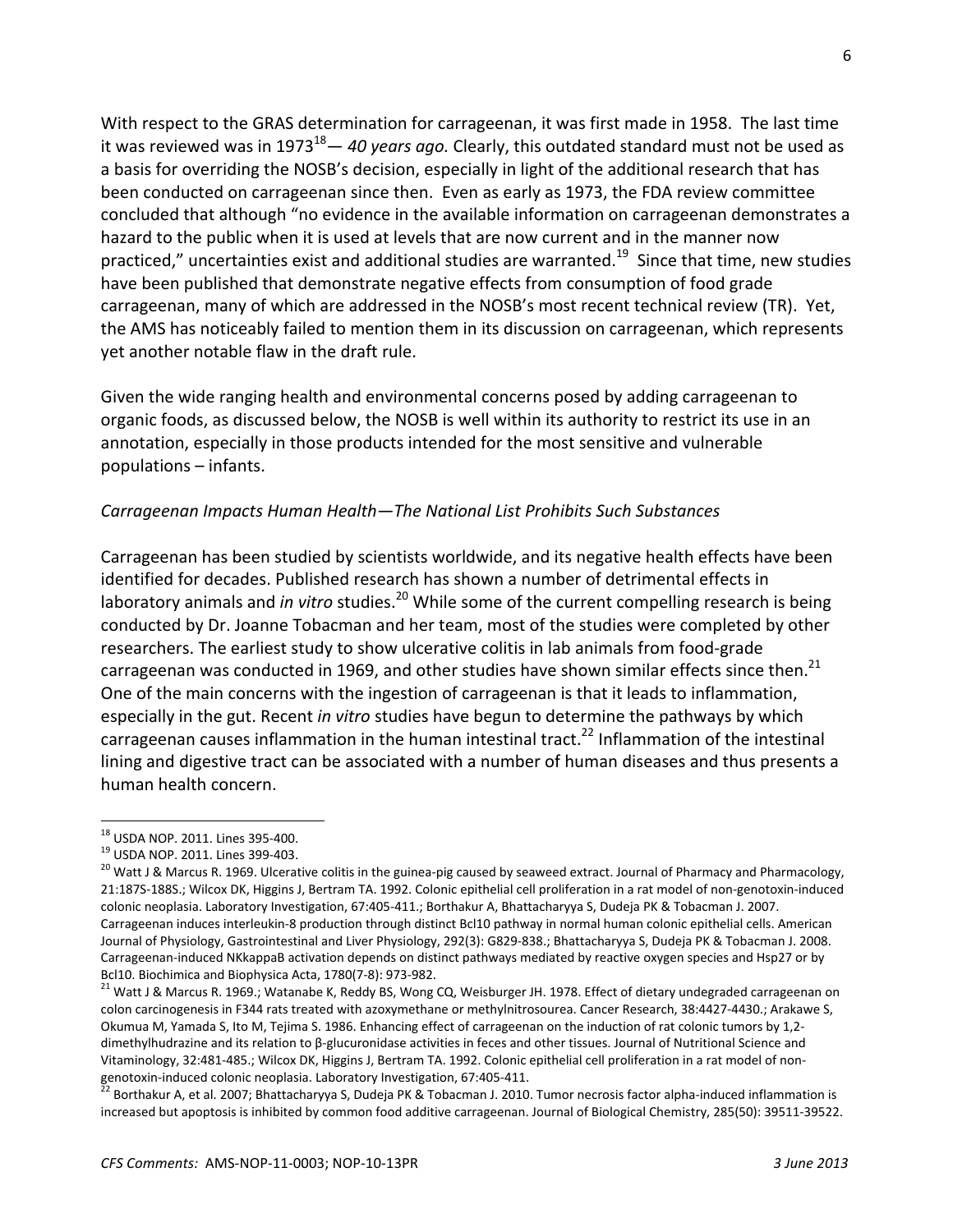It is important to note that most studies are conducted with food-grade carrageenan and not the degraded form (poligeenan). Even so, studies have suggested that carrageenan may be digested into degraded carrageenan (poligeenan) in the digestive tract.<sup>23</sup> Degraded carrageenan is associated with numerous negative health effects including bleeding and ulceration of the colon in mammal lab tests.<sup>24</sup> Industry sources have defended food-grade carrageenan and attributed the negative results to poligeenan. However, testing from the industry itself to determine the percentage of poligeenan in samples of food-grade carrageenan has shown varying results.<sup>25</sup> This shows that a consistent methodology for accurately assessing poligeenan content in food-grade carrageenan has not yet been determined. More concerning is that all the samples showed some level of poligeenan content, even if very low. This contradicts the industry's argument that foodgrade carrageenan is completely safe and free of poligeenan.

### Infant Sensitivity to Carrageenan

The sensitivity of infants to inflammation and the fact that infant formula can be the sole source of food for those who are not breast fed, magnify the concerns around the use of carrageenan in infant formula. Several international organizations have cautioned about its ingestion by infants, which is reason enough for it to be prohibited in organic, as per the NOSB's recommendation. An international expert group (IEG) convened by The European Society for Pediatric Gastroenterology, Hepatology and Nutrition to study the additive concluded "from the safety point of view, the IEG recommends to avoid the addition of... carrageenan to infant formula."<sup>26</sup> The restricted use of carrageenan in infant formula was also recommended by the Joint FAO/WHO Expert Committee on Food Additives (JECFA) as well. As noted in the TR:

JECFA advised that carrageenan should not be used in infant formula intended for children under 13 months of age based on a concern over the narrow margin of exposure between the level of carrageenan consumed through infant formula and the lowest doses reported to cause inflammatory responses in laboratory rats and mice. $^{27}$  Similarly, the European Commission Scientific Committee on Food (now the European Food Safety Authority) concluded in

<sup>&</sup>lt;sup>23</sup> USDA NOP. 2011. Lines 571-582; Tobacman, J. K. 2001. Review of harmful gastrointestinal effects of carrageenan in animal experiments. Environ Health Perspect 109:983-994; Carthew, P. 2002. Safety of carrageenan in foods. Environ Health Perspect 110:a176-a176; Borthakur, A., Bhattacharyya, S., Dudeja, P. K., Tobacman, J. K. 2007. Carrageenan induces interleukin-8 production through distinct Bcl10 pathway in normal human colonic epithelial cells. AJP - GI 292(3):G829-G838.; Benard, C., Cultrone, A., Michel, C., Rosales, C., Segain, J. -P., et al. 2010. Degraded carrageenan causing colitis in rats induces TNF secretion and ICAM-1 upregulation in monocytes through NF-KB activation. PLoS ONE 5(1): e8666

<sup>&</sup>lt;sup>24</sup> USDA NOP. 2011. Lines 558-561.

<sup>&</sup>lt;sup>25</sup> Marinalg International. nd. Status Report of the Work of Marinalg International to Measure the Molecular Weight Distribution of Carrageenan and PES in Order to Meet the EU Specification: Less than 5% Below 50,000 Daltons. Available at: http://marinalg.org/wp-content/uploads/2012/09/Final-Full-Report.pdf.

<sup>&</sup>lt;sup>26</sup> Agostoni, C. & Domellof, M. 2005. Infant Formulae: From ESPGAN Recommendations Towards ESPGHAN-coordinated Global Standards. Journal of Pediatric Gastroenterology and Nutrition, 41:580-583.

<sup>27</sup> Benford, D. J., Harrison, R. A., Strobel, S., Schlatter, J., Verger, P. 2008. Carrageenan and processed Eucheuma seaweed (addendum). In WHO Food Additive Series: 59. Safety evaluation of certain food additives and contaminants. Prepared by the Sixtyeighth meeting of the Joint FAO/WHO expert committee on food additives (JECFA). World Health Organization, Geneva, 2008. Available online at http://libdoc.who.int/publications/2008/9789241660594\_eng.pdf.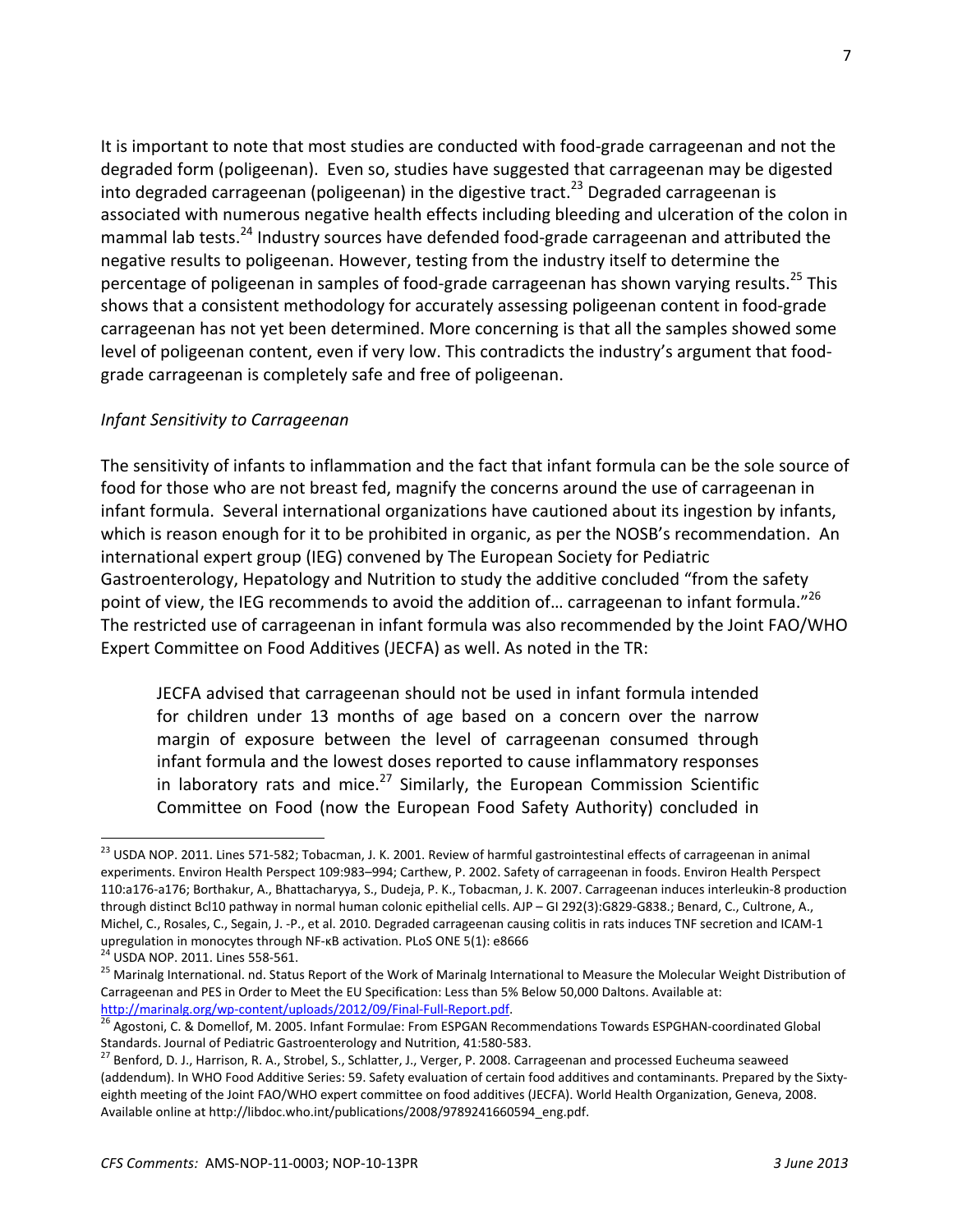2003 that there is no evidence of adverse effects in humans from exposure to food-grade carrageenan, yet advised against use of carrageenan in infant formula due to a lack of information regarding possible absorption of carrageenan in the immature gut and effects of carrageenan on the immature immune system.<sup>28,29</sup>

As this assessment suggests, the risks are substantial enough to warrant restrictive use in infant formula.

AMS's justification for disregarding the NOSB's annotation comes from its summary dismissal of a March 2003 European Commission Scientific Committee on Food (SCF) report on carrageenan.<sup>30</sup> This report, a revised version of its 1992 report, reinforces its previous conclusion that: "It remains inadvisable to use carrageenan in infant formulae [sic] that are fed from birth, including those in the category of foods for special medical purposes."<sup>31</sup> The report further highlights the absence of data needed to assess both the possibility of carrageenan absorption by the immature gut and the adverse impacts on immune functions, an issue that appears to be included in the SCF restrictions for foods for "special medical purposes."

AMS also briefly mentions that the American Association of Pediatrics' Pediatric Nutrition Handbook fails to mention the European Commission and the FAO/WHO committees<sup>32</sup> concerns about carrageen as further justification for rejecting the NOSB annotation. It asserts that they have reviewed the Handbook and found no mention of concerns about carrageenan. However, as the following quote from the May 2012 NOSB meeting transcript makes clear, the Handling Committee was not saying that the Handbook itself discusses carrageenan:

The reason for the second annotation regarding infants is based on concerns that have been raised by the EU Scientific Committee on Food, specifically that with the use of carrageenan in infant formulas for newborns. The SCF's concern is based on facts that the Pediatric Nutrition Handbook explains that in newborn infants, the neonatal intestine is uniquely capable of absorbing macromolecules via endocytosis. This is the reason why it is recommended by pediatricians not to feed infants solid foods until they are four to six months old to help prevent food allergies, as printed in the Pediatric Nutrition Handbook. The SCF had no objections for the use for older infants or in weaning foods for young children.<sup>33</sup>

<sup>&</sup>lt;sup>28</sup> EC SCF (European Commission Scientific Committee on Food). 2003. Opinion of the Scientific Committee on Food on carrageenan. SCF/CS/ADD/EMU/199 Final. Available online at http://ec.europa.eu/food/fs/sc/scf/out164\_en.pdf. <sup>29</sup> USDA NOP. 2011. Lines 592-600.

 $30$  EC SCF. 2003.

 $31$  EC SCF. 2003.

 $32$  AMS NOP. 2013. Sunset Review. Federal Register, Vol. 78, No. 86. May 3, 2013.

<sup>&</sup>lt;sup>33</sup> National Organic Standards Board. 2012. Transcript of the Meeting of the NOSB, May 24, 2012, Statement of Harold Austin. Page 61. Available at: http://www.ams.usda.gov/AMSv1.0/getfile?dDocName=STELPRDC5101949.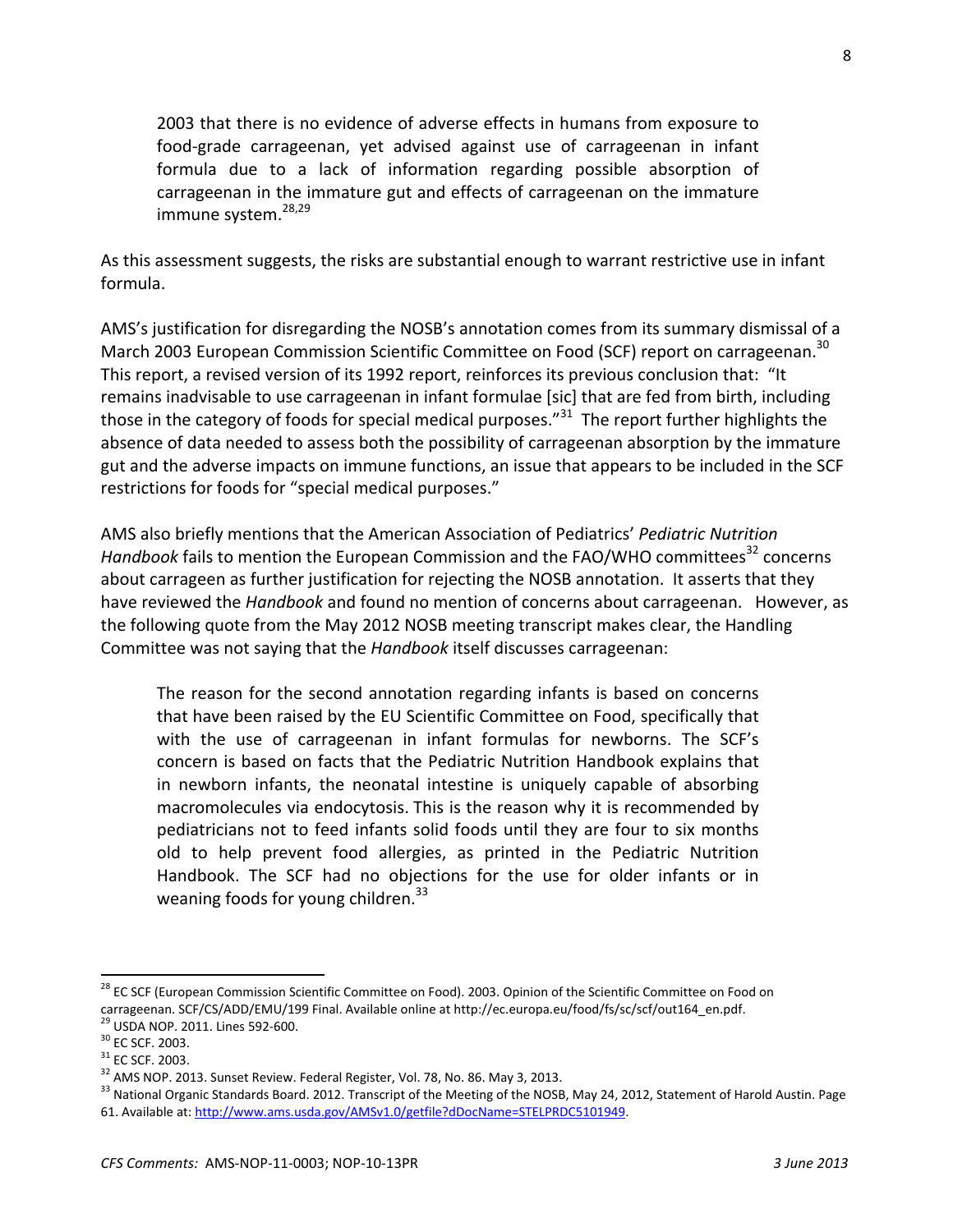This comment from the meeting transcript (the only mention of the AAP Handbook) shows that the Handbook reference only pertains to the sensitivity of neonatal intestines and their ability to absorb macromolecules and not the AAP's findings on carrageenan. Thus, the Handling Committee's rationale focused in part on the SCF recommendation to prohibit carrageenan's addition in infant formula and in part on AAP discussions about the ability of neonatal intestines to absorb macromolecules more generally. AMS dismissed the Handbook reference outright by completely misunderstanding its significance in the context of the NOSB's recommended annotation. By stating that carrageenan is not specifically mentioned in *Handbook* completely missed the point made by the Handling Committee altogether.

As stated previously, the AMS does not have the authority to bypass the primary NOSB recommendation in favor of a secondary recommendation that is intended as a stop-gap measure if rules cannot be promulgated before the Sunset date. With numerous studies identifying health concerns or uncertainty, and several international bodies recommending against the use of carrageenan in infant formula, it is not unreasonable for the NOSB to act to restrict this additive in infant formulas as a safeguard against negative effects.

OFPA requires that the NOSB consider human health as an important evaluation criterion against which proposed substances are measured before they can be added to organic products and the National List. As CFS has argued in the past, the health risks are substantial enough to warrant a prohibition in the use of all organic products.<sup>34</sup>

### NOP IS ABUSING THE SUNSET REVIEW POLICY— THE CASE OF INERTS

CFS believes that the review of the U.S. Environmental Protection Agency's former List 3 inert ingredients in pesticides is a pressing topic for the organic community to address. We have previously supported the NOSB proposal to review all inerts used within a timely manner. The AMS has exceeded its legal authority by adopting the NOSB's backup motion as discussed in detail previously with respect to carrageenan, and we urge the AMS to reissue the draft rule with the inclusion of the first recommendation as proposed.

As our scientific understanding of chemical ingredients and their reactivity, toxicity, and ecological impacts evolves, it has become clear that many substances formerly listed as "inert" can be both toxic and active. These ingredients often comprise the majority of ingredients in a given pesticide formulation and they are not necessarily as harmless as the "inert" designation implies. On the contrary, the nature of their hazards range from acute toxicity to endocrine disruptors – hazards that should never be allowed in organically produced products. Some of the products formally found on Lists 3 and 4 may now be classified as inerts of toxicological concern, which are prohibited in organic.<sup>35</sup>

<sup>&</sup>lt;sup>34</sup> Center for Food Safety. 2012. Comments to the National Organic Standards Board May 2012 Meeting. May 3, 2012. Available at: http://www.centerforfoodsafety.org/files/cfs-nosb-comments-3-may-2012.pdf<br><sup>35</sup> OFPA provides at 2118(c)(1)(B)(ii) that substances on the National List may not contain inerts classified by EPA as inerts of

toxicological concern.